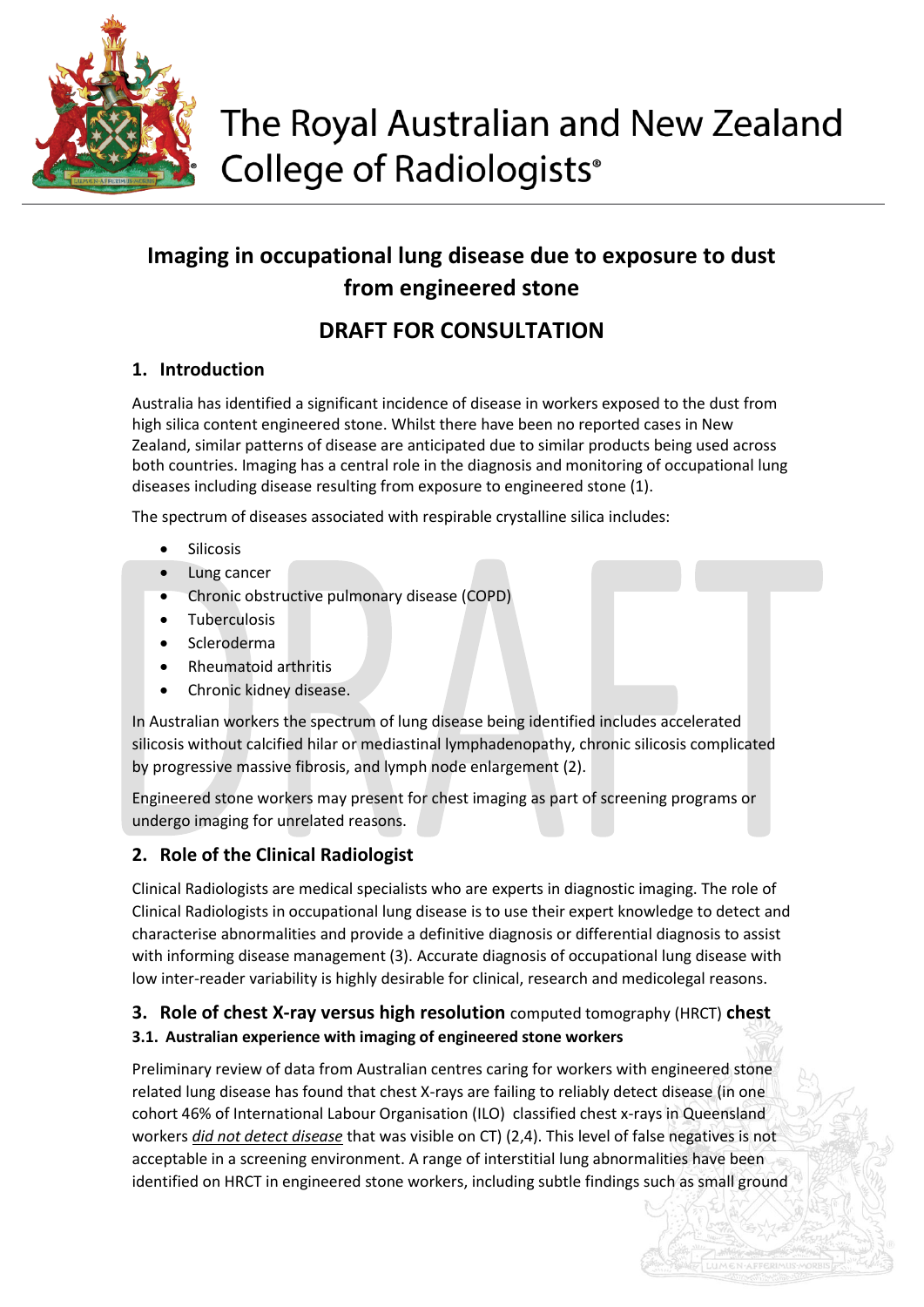glass attenuation nodules. The relationship of some of the findings to morbidity and outcomes is uncertain.

HRCT has already replaced the chest X-ray in the diagnosis of non-occupational diffuse lung diseases and has been recommended for use in occupational lung diseases (5,6). While historically chest X-ray has been the primary imaging modality used to detect lung disease due to silica exposure, HRCT has a higher sensitivity for detecting early disease, and greater accuracy in characterising the patterns of disease (5,6). For these reasons, and in the context of the findings described in Australian workers, HRCT of the chest is strongly recommended as the primary imaging modality to be used for screening exposed workers.

#### **3.2. Role of chest x-ray and HRCT classification systems**

Classification systems exist for use with chest X-ray and HRCT in the context of occupational lung disease. Use of these classification systems complements and does not replace the requirement for a diagnostic imaging report. These systems are intended to reduce interreader variability through standardising the classification of abnormalities. They support comparisons of data, research and have utility in medicolegal settings such as compensation claims (7,8).

The International Labour Organisation (ILO) has guidelines for the classification of radiographs of pneumoconiosis that were developed to standardise classification of lung opacities and facilitate international comparisons of data (9). Although the ILO system is not used for patient care it has a role in screening and surveillance, and for medicolegal purposes. The National Institute for Occupational Safety and Health (NIOSH) in the USA oversees A and B reader programs to train and document proficiency of physicians who use the ILO classification for pneumoconiosis (10,11).

An equivalent classification system has been developed for HRCT. The International Classification of High-resolution Computed Tomography (HRCT) for Occupational and Environmental Respiratory Diseases (ICOERD) was developed for the screening, diagnosis, and epidemiological reporting of respiratory diseases caused by occupational exposures (8). The target of this classification is asbestos-related pulmonary diseases, silicosis, and tobacco exposure-related respiratory diseases such as emphysema.

#### **4. Recommendations**

#### **4.1. General Recommendations**

- RANZCR will ensure its membership is kept up to date on the emerging issue of occupational lung disease in engineered stone workers and any related recommendations.
- As engineered stone workers may present for chest imaging as part of screening programs or undergo imaging for unrelated reasons, it is important that all Clinical Radiologists are aware of the need to consider occupational lung disease in the differential diagnosis of abnormalities on chest x-ray or HRCT.
- In conjunction with other stakeholders, RANZCR will seek to raise general awareness amongst community and hospital health care providers of the importance of including relevant history about occupational and non-occupational exposures associated with an increased risk for lung disease in the clinical details provided on referrals for imaging.
- In partnership with its special interest group, the Australian and New Zealand Society of Thoracic Radiology (ANZSTR) RANZCR will:
	- o Advocate for Clinical Radiologist participation in taskforces, working groups and other initiatives relating to engineered stone (and other occupational lung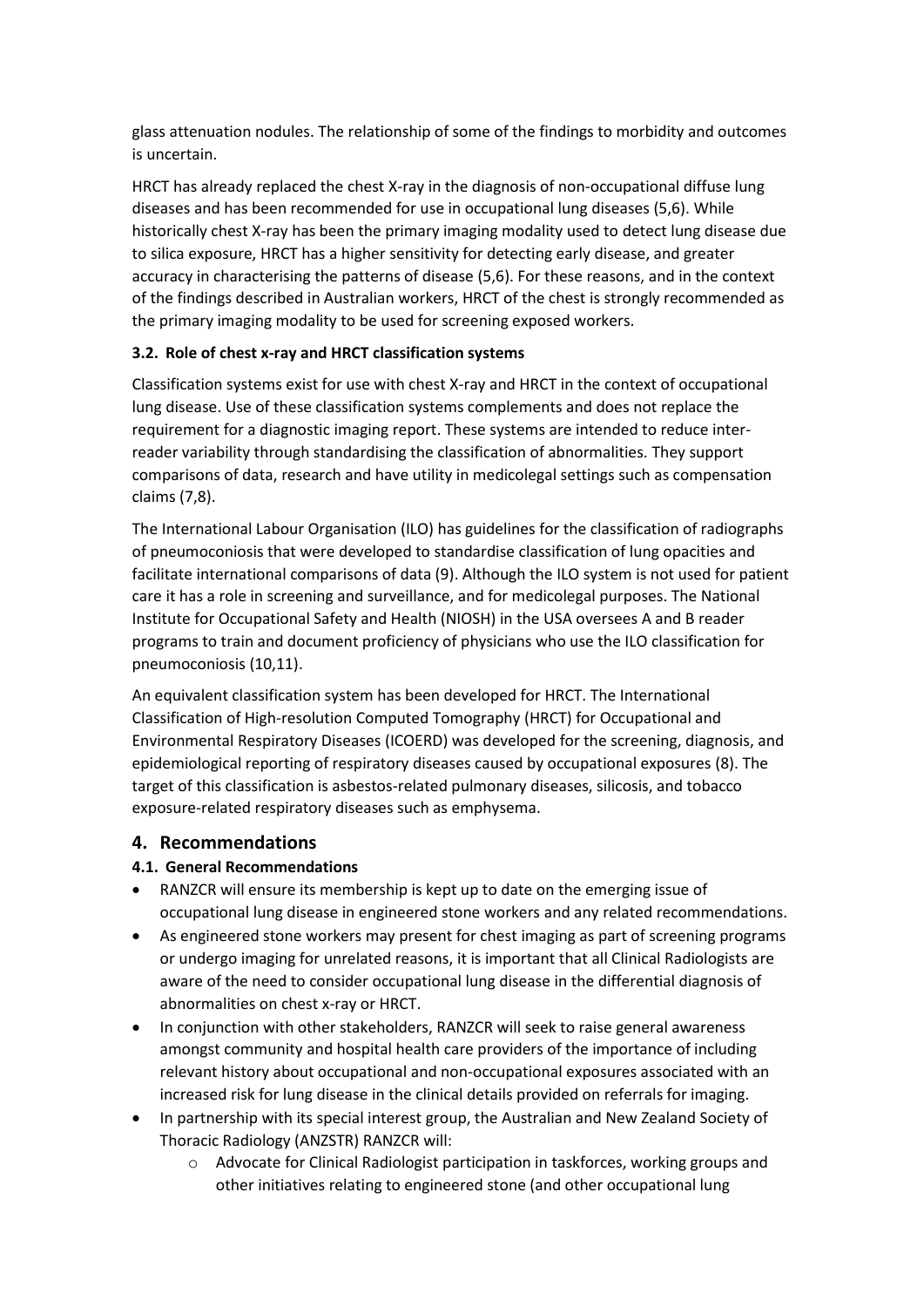disease), including those led by other professional bodies, government and nongovernment agencies.

o Facilitate dissemination of specific CPD resources and support provision of educational opportunities to assist members in the development and maintenance of skills in diagnosing and characterising occupational lung disease.

#### **4.2. Specific recommendations related to diagnosis, imaging and reporting of occupational lung disease due to engineered stone**

#### **4.2.1. Investigation pathways for workers at risk of occupational lung disease from engineered stone exposure**

- The wellbeing of workers is paramount.
- Pathways for the diagnosis of occupational lung disease due to engineered stone should be evidence based and free of commercial bias.
	- o All individuals advising on or participating in pathway design should be asked to disclose any conflicts of interest (disclosure should be documented).
- Pathways should be developed through a multidisciplinary consensus building process including Clinical Radiologists as the imaging experts.
- Pathways should be as consistent as reasonably achievable across Australia and New Zealand.
- The limited sensitivity of chest X-ray for the detection of disease needs to be acknowledged in the pathway development process. HRCT is strongly recommended for screening all exposed workers. Participants in pathway design should actively consider how to lower/remove barriers to accessing HRCT.
- In addition to via screening, pathways should accommodate any at risk worker with pulmonary or pleural abnormalities incidentally detected on chest X-ray or HRCT performed for non-occupational indications being able to access specialist review.
- A multidisciplinary approach to establishing a diagnosis of interstitial lung disease (ILD) due to occupational exposure is strongly recommended.
	- $\circ$  Clinical Radiologists are integral members of the Occupational ILD multidisciplinary team.
	- o In the New Zealand practice environment regional Occupational ILD services are recommended as the access point for multidisciplinary review.

#### **4.2.2 Imaging technique recommendations**

HRCT is strongly recommended for screening all workers at risk of occupational lung disease from engineered stone exposure.

#### **a) HRCT technique:**

High resolution (HR) images are required to detect and characterise occupational lung disease. A volumetric HRCT of the entire chest at end inspiration is recommended along with expiratory HRCT images at a 20 mm interslice gap.

- The entire lungs should be assessed without an interslice gap. Scan range for the inspiratory acquisition should extend from lung apices to the costophrenic sulci. Contiguous high resolution (HR) images should be reconstructed at 0.625-mm to 1.5 mm slice thickness with a high spatial frequency reconstruction algorithm (12).
- Prone HRCT images should only be used in selected cases where they will add value i.e., they should not be routinely performed.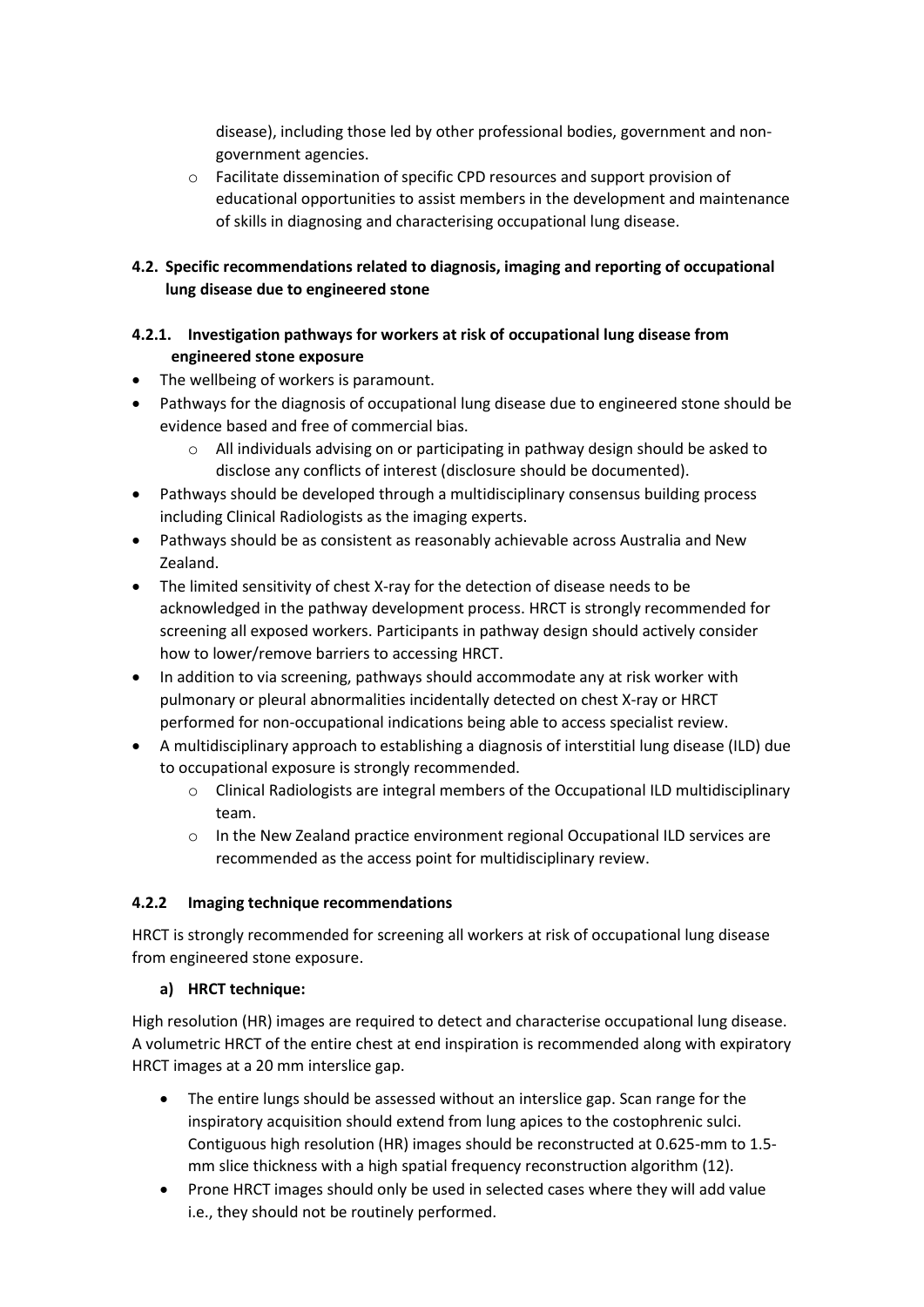- Utilisation of techniques to optimise dose is recommended. Care should be taken to ensure image quality supports the detection of subtle abnormalities including small ground glass attenuation nodules.
- Intravenous contrast should not be used when performing HRCT for suspected diffuse interstitial lung disease as intrapulmonary contrast can obscure subtle pulmonary findings (12).

#### **b) Chest X-ray technique:**

Although chest X-ray lacks sensitivity and cannot characterise disease as accurately as HRCT, a baseline chest X-ray is recommended in combination with HRCT. In selected cases this could allow a chest X-ray to be used as an alternative to HRCT in ongoing follow-up. A quality PA chest X-ray optimised for assessing the lungs is recommended as a baseline test in conjunction with a HRCT chest (6,13,14).

#### **c) Reporting recommendations**

All examinations undertaken to screen for occupational lung disease due to engineered stone require a diagnostic imaging report by a Clinical Radiologist.

To assist with reducing inter-reader variability and help standardise report content, use of standard report templates for chest X-ray (appendix 1) and HRCT are strongly recommended (appendix 2).

To ensure there is clarity with respect to the final interpretation of a chest X-ray and HRCT, use of standardised comments is strongly recommended, and where appropriate, use of standardised recommendations aligned with local pathways is strongly recommended (appendix 1 and 2).

To reduce the risk of a false negative interpretation of chest X-ray or HRCT it is strongly recommended that any examinations initially interpreted as normal are double read. This may be attained through multidisciplinary meeting (MDM) review.

Reporting of the imaging of occupational lung disease should be undertaken by Clinical Radiologists with experience in the interpretation of chest X-rays and HRCT for interstitial lung disease, familiar with the patterns seen in occupational lung disease, and the common differential diagnoses.

The Clinical Radiologists reporting silicosis screening should have expertise in thoracic imaging including the imaging of interstitial lung disease.

Clinical Radiologists reporting chest X-rays and HRCT for occupational lung disease must be aware of known or suspected occupational lung disease at the time of reporting and should also be regularly reporting chest X-rays and HRCT for other ILDs.

Clinical Radiologists reporting HRCT for occupational ILD should participate in interstitial lung disease multidisciplinary meetings at established ILD sites (or an equivalent review group).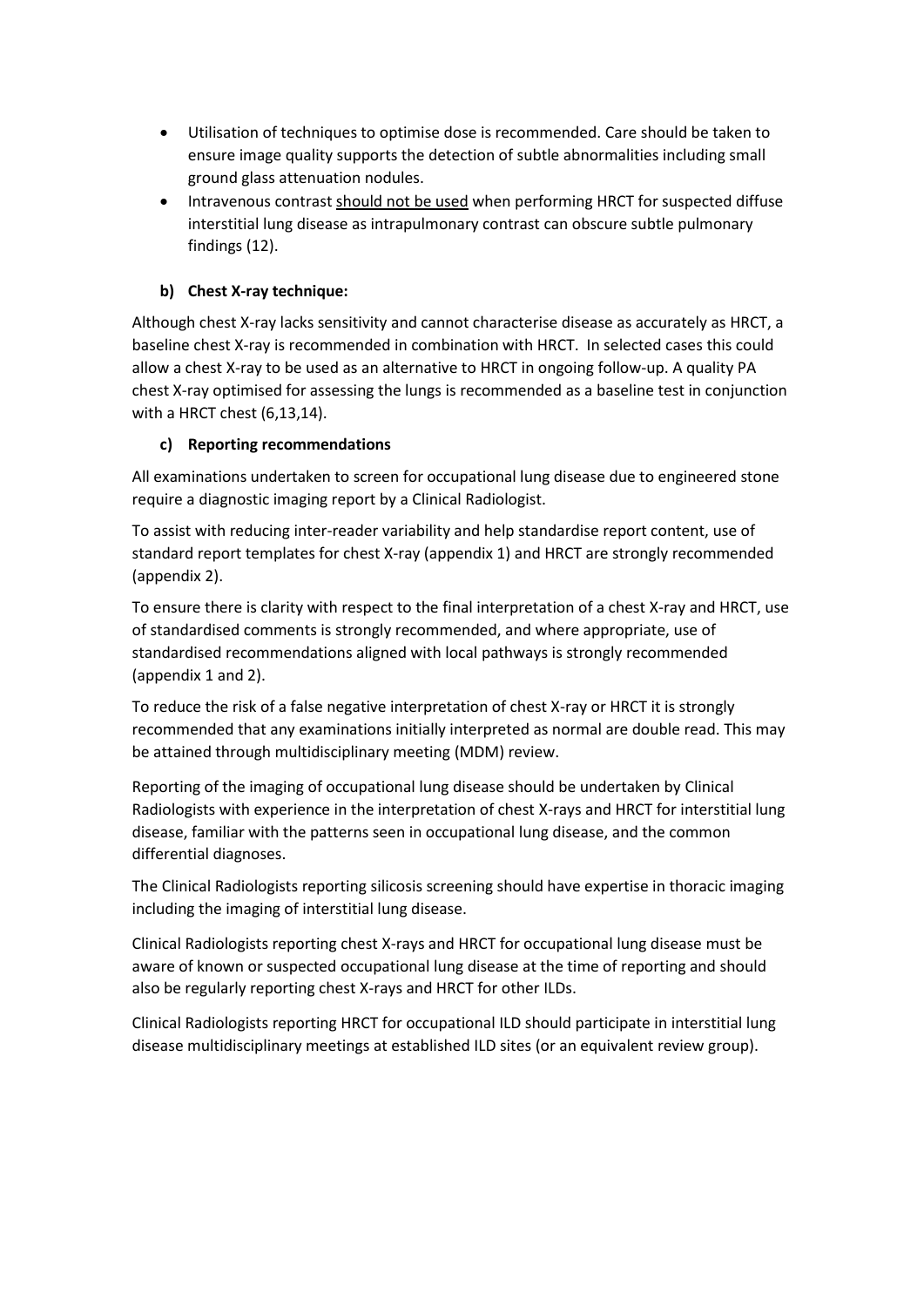Clinical Radiologists reporting HRCT for occupational lung disease should be undertaking CPD activities specific to imaging of ILD including due to occupational exposures:

- A minimum of 15 occupational lung disease specific points per triennium is recommended. These can be recorded in the RANZCR CPD portal.
- It is strongly recommended that Clinical Radiologists reporting chest X-rays and HRCT for ILD in general and occupational lung disease incorporate peer review of performance and peer discussion of occupational lung disease cases amongst their CPD activities.

RANZCR will, in conjunction with its thoracic imaging special interest group (The Australian and New Zealand Society of Thoracic Radiology – ANZSTR), encourage and facilitate the sharing of experience and knowledge and the development of evidence-based guidelines to support its members to provide quality care to workers with suspected occupational lung disease.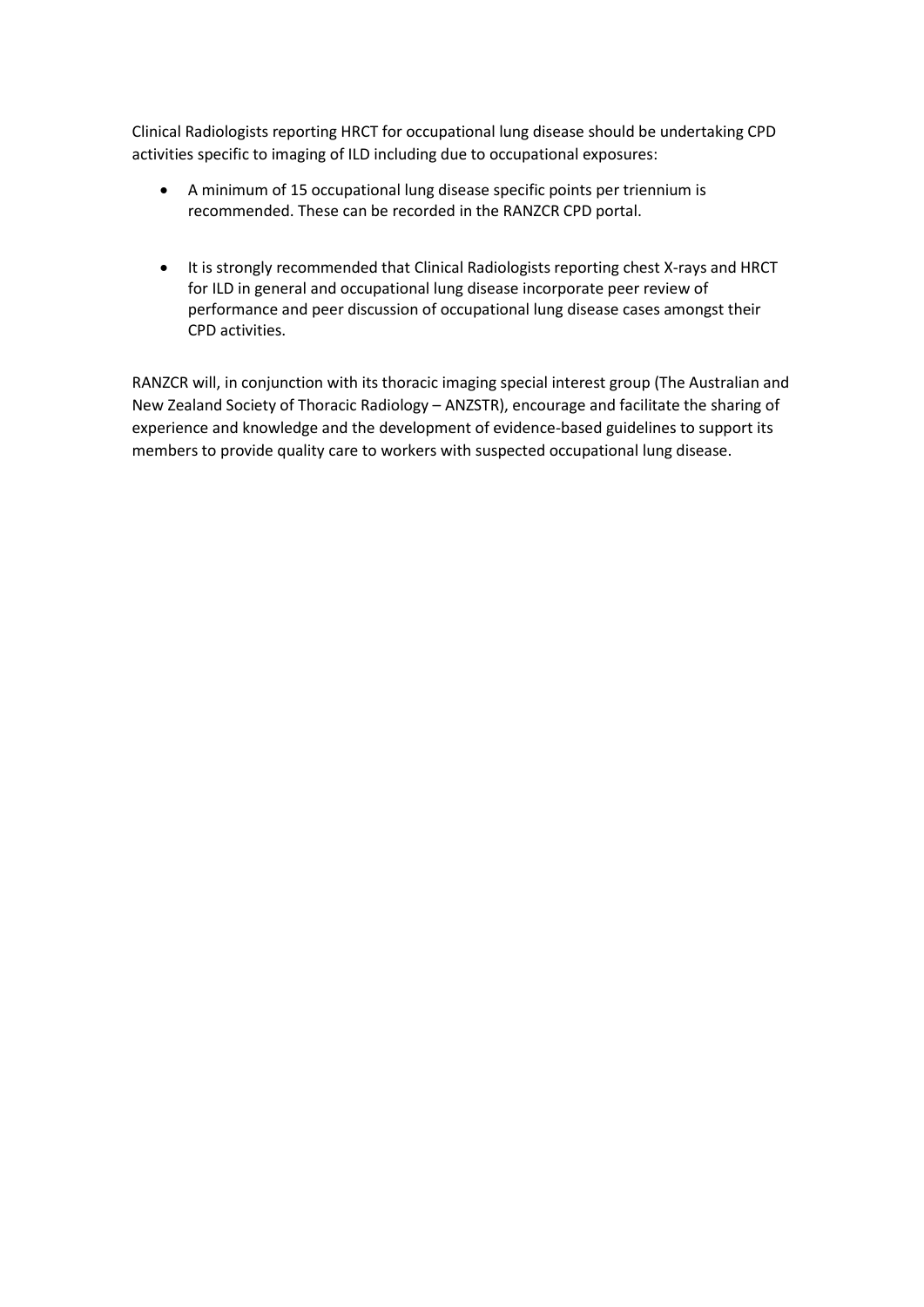#### **Appendix 1: Chest X-ray reports in suspected occupational lung disease should contain the following:**

#### **Clinical information**

**Technique** PA chest X-ray

#### **Exam quality**

Specify if:

Satisfactory positioning *(costo-pleural junctions included)*

Satisfactory exposure (*fine detail of parenchymal markings visible, vascular markings visible through heart) or* underexposure *(may over-call profusion) or o*verexposure *(may under-call profusion)*

#### **Findings**

#### **Fibrotic abnormalities**

Specify presence/absence of chest X-ray findings suggesting:

- o Reticular abnormality
- o Traction bronchiectasis, bronchiolectasis
- o Honeycombing

#### **Non-fibrotic Abnormalities**

Specify presence/absence of chest x-ray findings suggesting:

- Diffuse pulmonary opacity
	- o Consolidation
	- o Ground glass opacity
	- o Crazy paving
- Nodules
- Airway abnormalities
	- o Mosaic attenuation/air-trapping
	- o Bronchial wall thickening, bronchiectasis
	- o Emphysema, cysts

#### **Masses**

Specify presence/absence of chest x-ray findings suggesting:

- PMF/conglomerate
- Rounded atelectasis
- Bronchogenic carcinoma

#### **Other findings**

Specify presence/absence of chest x-ray findings suggesting:

- Lymph node enlargement including whether hyperdense or calcified
- Pleural abnormality
- Pulmonary arterial enlargement
- Oesophageal dilation, hiatal hernia,

#### **Impression**

Specify imaging classification based on chest x-ray:

o No evidence of occupational exposure related disease.

or

- $\circ$  Abnormalities are present that may be due to occupational exposure related disease. HRCT chest recommended.
	- Differential diagnosis with level of confidence
	- Change since prior imaging

Adapted from Chung C, Lynch D and Cox CW et al (5,15).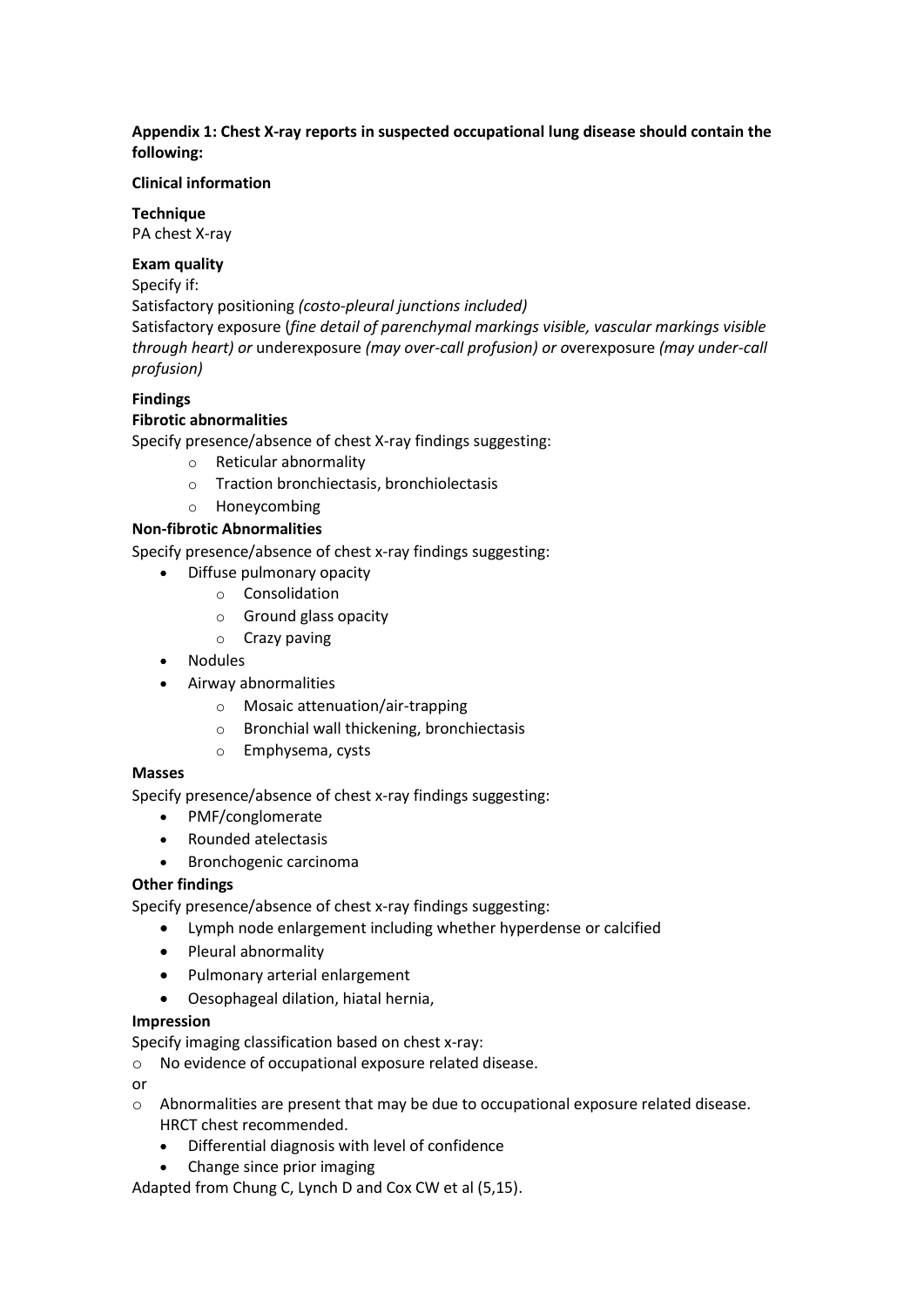#### **Appendix 2: CT reports in suspected occupational lung disease should contain the following:**

#### **Clinical information**

#### **Technique**

HRCT whole chest 1 mm, expiratory HRCT

#### **Exam quality**

#### **Fibrotic abnormalities**

- Specify presence/absence of and axial and craniocaudal distribution of:
	- o Reticular abnormality
	- o Traction bronchiectasis, bronchiolectasis
	- o Honeycombing

#### **Non-fibrotic Abnormalities**

Specify presence/absence of:

- Diffuse pulmonary opacity
	- o Consolidation
	- o Ground glass opacity
	- o Crazy paving
- Nodules
	- o Specify if solid or ground glass attenuation, and distribution perilymphatic/subpleural or centrilobular or random
- Airway abnormalities
	- o Mosaic attenuation/air-trapping
	- o Bronchial wall thickening
	- o Bronchiectasis
	- o Emphysema
	- o Cysts

#### **Masses**

Specify presence/absence of:

- PMF/conglomerate
- Rounded atelectasis
- Bronchogenic carcinoma

#### **Other findings**

- Specify presence/absence of:
	- o Lymph node enlargement including whether hyperdense or calcified
	- o Pleural abnormality
	- o Pulmonary arterial enlargement
	- o Oesophageal dilation
	- o Hiatal hernia

#### **Impression**

- It is recommended that the final diagnosis of occupational exposure related disease is made by multidisciplinary consensus therefore a simple classification at the end of each report is recommended:
	- No evidence of occupational exposure related disease.
	- or
	- Abnormalities are present that may be due to occupational exposure related disease. Multidisciplinary review is recommended.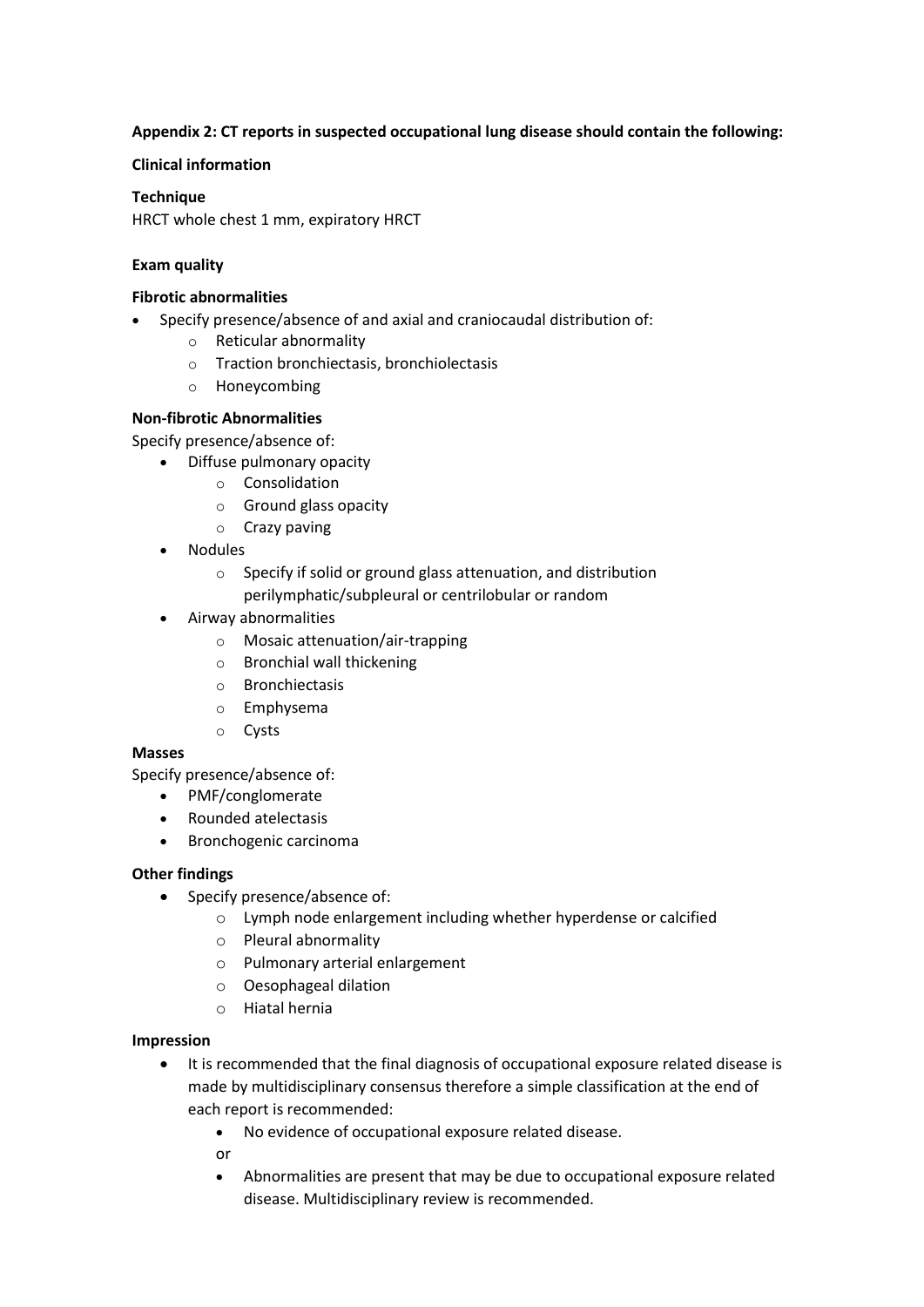- Alternative imaging classification:
	- Consistent with, or probable, or indeterminate, for occupational exposure related disease or most consistent with a non-occupational disease diagnosis.
- Differential diagnosis with level of confidence
- Change since prior imaging

Adapted from Chung C, Lynch D and Cox CW et al (5,15).